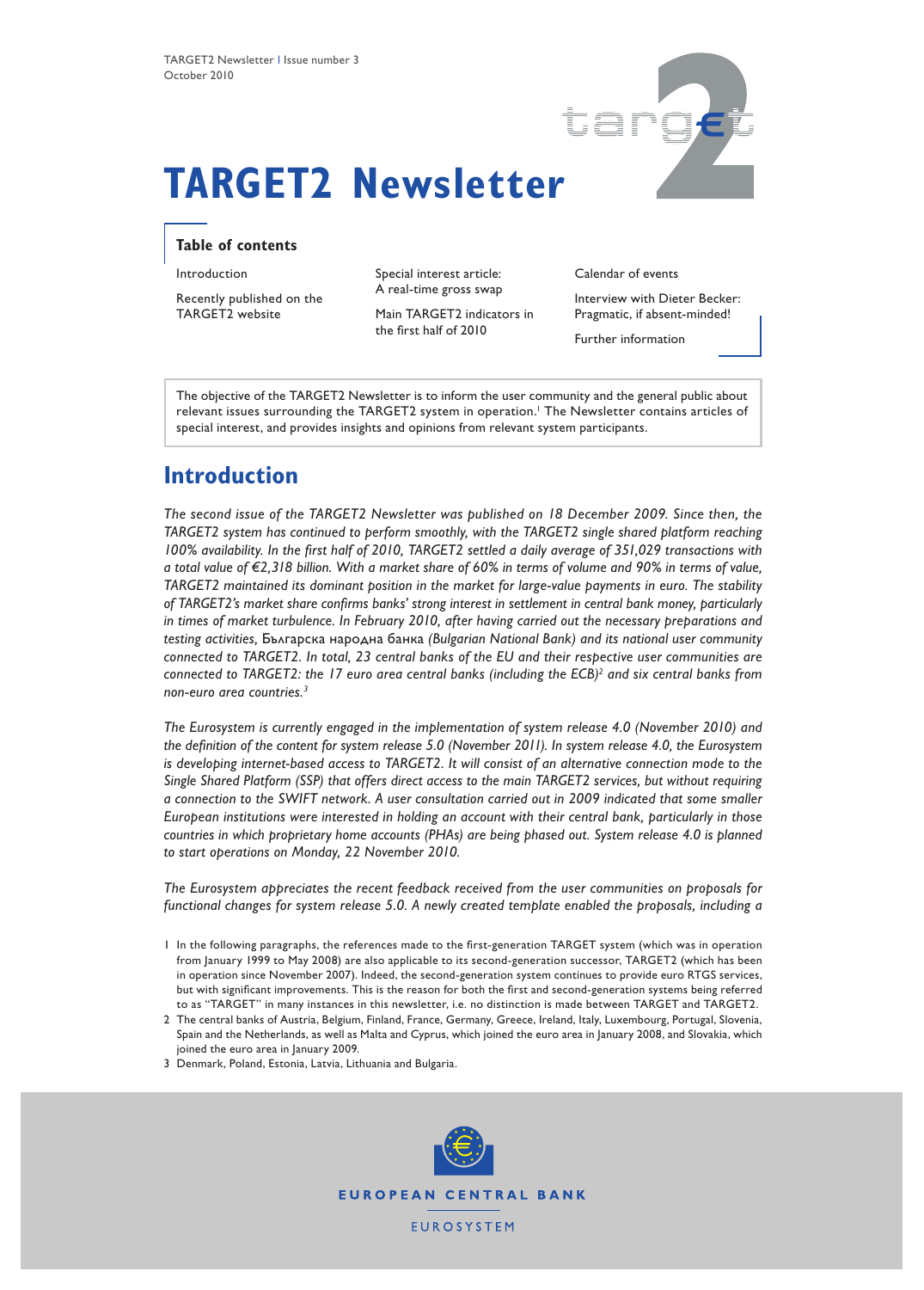*business case and a precise description of functional changes, to be received. A subset of proposals has been identified for release 5.0 and the final content of release 5.0 will be published on 15 November 2010.*

## **About the TARGET2 Newsletter**

*The third issue of the TARGET2 Newsletter contains one article and one interview: a comparison of the US Fedwire Funds system with TARGET2, and an interview with Dieter Becker from the ECB. Two boxes provide information on the recently published items on the TARGET2 website and on the main TARGET2 indicators in the first half of 2010, while two charts depict TARGET2 traffic trend in detail. The final part of the Newsletter includes a calendar of events and details of where to find further information on TARGET2.*

On Tuesday, 18 May 2010 the Eurosystem published the TARGET Annual Report 2009. Chapter 1 of the Report provides information on the TARGET2 system and background information on its predecessor. Chapter II details TARGET2 traffic, its performance and the main developments that took place in 2009. The annexes provide details of the main features of TARGET2, as well as a chronology of developments in TARGET/TARGET2. The report contains seven information boxes on current topics of interest, such as the role of TARGET2 in the settlement of commercial payments and the internet-based participation in TARGET2, which is scheduled to go live in November 2010. Lastly, the report contains a list of general terms and acronyms, and a glossary. The press release and the TARGET Annual Report 2009 can be downloaded from the TARGET2 section of the ECB website.<sup>4</sup>

On 8 September 2010 the European Central Bank (ECB) published an assessment report on the implementation status of the Eurosystem's business continuity oversight expectations for systemically important payment systems. The assessment was carried out as part of the Eurosystem's oversight task and confirmed that the business continuity and crisis communication arrangements of the assessed systems, including TARGET2, are maintained at high standards by the respective operators. The assessment report on the business continuity oversight expectations can be accessed and downloaded from the ECB's website.<sup>5</sup>

## **Recently published on the TARGET2 website**

https://target2.ecb.europa.eu

- 15 October: Minutes of the September 2010 joint meeting of the TWG and the WGT2
- 11 October: Consulation on a possible TARGET2 strategy for ISO 20022
- 1 October: ICM Handbook I v. 4.0 for SSP release 4.0
- 1 October: List of TARGET2 participants
- 29 September: Information Guide for TARGET2 pricing (version 2.0)
- 17 September: Communication on 2nd user consultation for SSP release 5.0
- 9 September: Communication on testing activities for SSP release 4.0: Start of User testing
- 16 August: System requirements for SWIFT based access to SSP release 4.0
- 10 August: Additional Q&A on the Internet based access
- 9 August: Pre-version of ICM User Handbook
- 7 July: July 2010 update of the list of TARGET2 participants
- 2 July: Schema files for SSP release 4.0 (November 2010) and updated version of the "Additional Information ASI" document for release 4.0
- 30 June: User Manual for the public key certification service and security requirements for the Internetbased access
- 8 June: Communication on the SSP testing environment in August 2010
- 7 June: EURO1 completed its settlement in record time, using the Ancillary Systems Interface (ASI) for settling in TARGET2 for the first time
- 7 June: Revised table with settlement times of ancillary systems
- 18 May: TARGET Annual Report 2009
- 18 May: Communication on the list of changes for SSP release 5.0 (November 2011) items shortlisted for detailed assessment

<sup>4</sup> http://www.ecb.europa.eu/pub/pdf/other/targetar2009en.pdf

<sup>5</sup> http://www.ecb.europa.eu/press/pr/date/2010/html/pr100908.en.html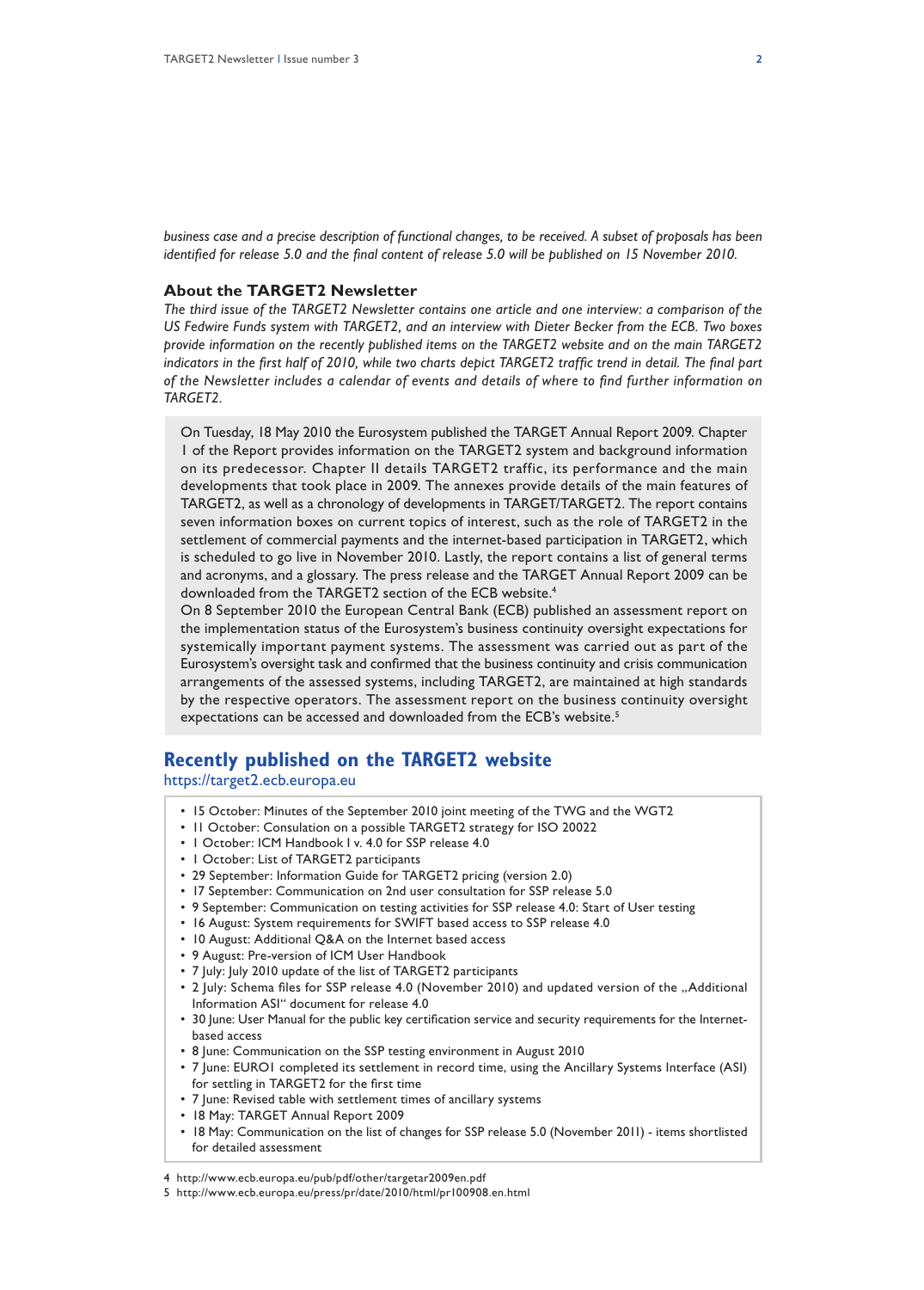# **Special interest article**

## **A real-time gross swap6**

*The world's two largest real-time gross settlement systems are TARGET2 for the euro and Fedwire®Funds7 for the US Dollar. If compared, the two systems show a number of similarities as well as differences, as the two authors experienced when they swapped positions: Bob Bucco spent one year at the European Central Bank in Frankfurt am Main, while Patrick Papsdorf spent one year at the Federal Reserve Bank of New York.* 

Compared to Fedwire Funds, TARGET2 is a rather young system. But neither should one speak of Fedwire Funds as an "oldie" nor of TARGET2 as a "youngster". In fact both systems look back to a long tradition of their respective central banks in providing payment services, in particular immediate settlement in central bank money. At the same time, both systems are continuously evolving in terms of services and security and are leveraging technological advances to provide state-of-the-art services. Overall Fedwire Funds and TARGET2 can be described as the backbone of the financial infrastructure of the US dollar and the euro respectively.

## **Background on Fedwire®Funds**

The **Fedwire Funds** service is the Federal Reserve's large-dollar electronic payment system. As a real-time gross settlement system, the Fedwire Funds service, like TARGET2, initiates, processes, and settles individual payments between participants immediately in central bank money. Once processed these payments are final, i.e. irrevocable and unconditional.

From a historical perspective, Fedwire Funds can trace its origins back to the early 1900's. When the Federal Reserve Banks first opened in 1914, the movement of funds between Reserve Banks and among depository institutions usually required the physical shipment of currency or gold. Then in 1918 the first dedicated funds transfer network was introduced, and it used the most sophisticated "wire" technology of the era, that being Morse Code. The evolution of Fedwire Funds continued throughout the century, and as communications technology became increasingly sophisticated and reliable, and as computers provided high speed processing capabilities, Fedwire Funds leveraged those technological improvements throughout the decades to build increasingly more sophisticated communication networks and increasingly complex processing systems.

The technological evolution continues to drive change. Beginning in late 2004 and continuing through 2006, Internet protocol (IP) based customer access to Fedwire replaced dial connections that used a DOS based software package for the mid-size to small volume customer tier. For the larger volume, computer interface customers, IP access via a direct connection to the Federal Reserve was introduced for Fedwire Funds customers in late 2006 and full customer migration to the IP based access channel was completed mid-year 2009.

## **Background on TARGET2**

**TARGET,** the Trans-European Automated Real-time Gross settlement Express Transfer system, was the first-generation RTGS system for the euro and commenced operations on 4 January 1999 together with the launch of the euro. TARGET was developed by the Eurosystem, the central banking system of the euro area, and offered payment services which transcend national borders in the European Union (EU). The Eurosystem created the TARGET system for the settlement of largevalue payments in euro and with this it facilitated a rapid integration of the euro money market. Albeit being introduced only 11 years ago, it should be kept in mind that almost all participating central banks provided RTGS and payment services prior to the implementation of TARGET. In that regard, TARGET was designed as a system–of–systems, i.e. the local RTGS systems (like the Dutch TOP, the German RTGS PLUS, the Austrian ARTIS or the Italian BIREL) were inter-connected by the so-called Interlinking component and an approach of minimum harmonisation was introduced (e.g. operating times or contingency measures).

<sup>6</sup> The views expressed in this article are those of the authors and do not necessarily reflect those of the European Central Bank or Federal Reserve Bank of New York. Moreover, the article is edited according to the style of the authors.

<sup>7</sup> Fedwire® is a registered service mark of the Federal Reserve Banks. A complete list of marks owned by the Federal Reserve Banks is available at www.frbservices.org.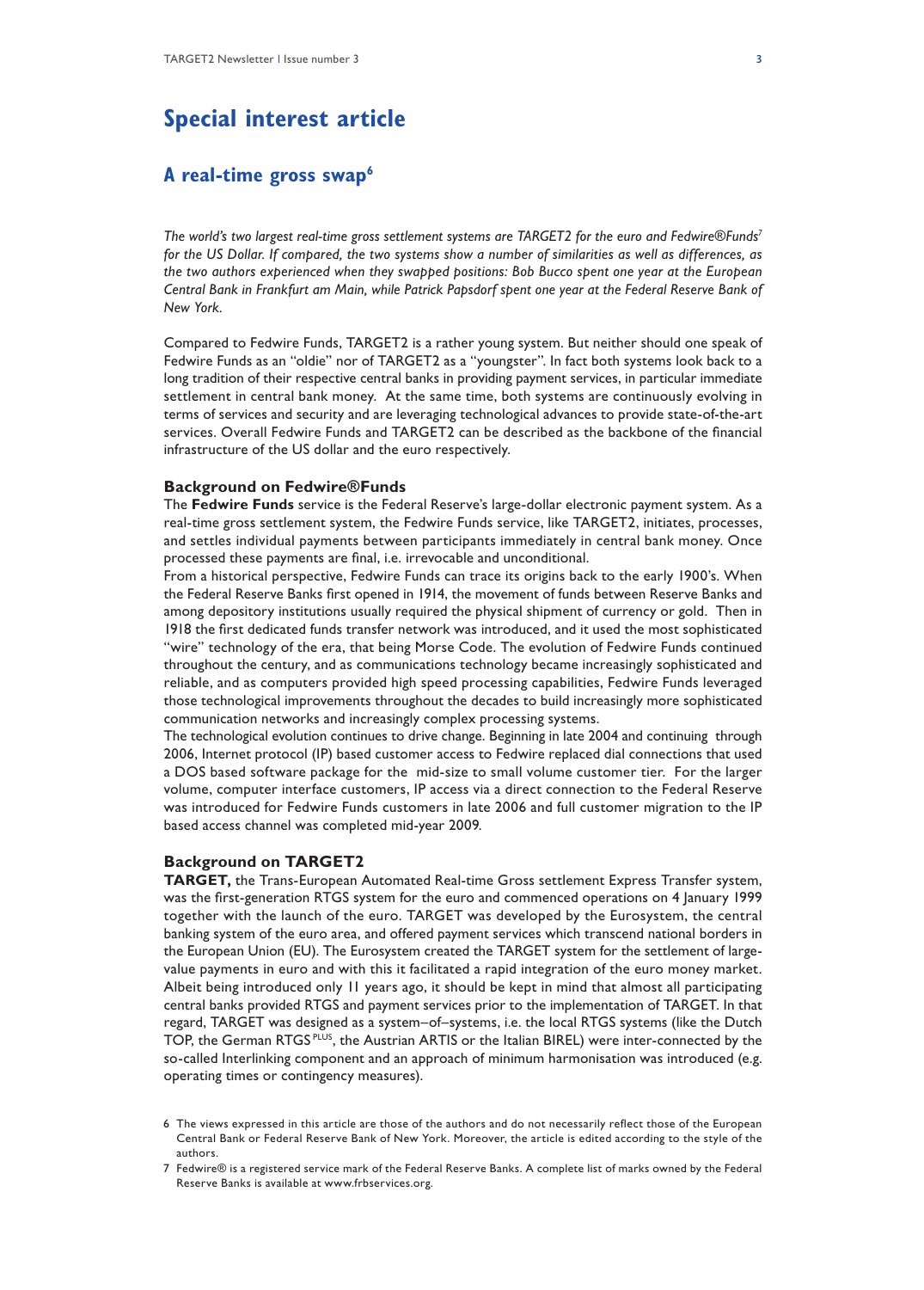In November 2007 the enhanced second-generation **TARGET2** was introduced. As main difference to TARGET, TARGET2 is based on a single technical platform, which was developed and is now operated by three National Central Banks on behalf of the entire Eurosystem, and provides harmonised services to all TARGET2 participants based on a single pricing structure. As a result, liquidity management across the entire system has been facilitated and a bank can manage its euro liquidity across TARGET2 as if it was in a single account.

Today's Fedwire Funds and TARGET2 system are the result of a long history and great experience of central banks in providing RTGS services. Interesting is hereby that both systems have developed from a multiplicity of platforms towards a single technical platform that serves the whole US and the euro area respectively. Not surprising either is that both systems have similar objectives, namely to provide a safe and reliable mechanism for the settlement of payments on an RTGS basis, to increase the efficiency of payments within the respective currency area, and, most importantly, to serve monetary policy needs. In serving these objectives both systems have a reach across the financial industry and are instrumental in promoting an integrated money market, which is a prerequisite for the effective conduct of the single monetary policy. Whether a US dollar payment from New York to San Francisco or a euro payment from Rome to Dublin, the systems can ensure the processing in real time – presupposed that enough funds are available on the sender's account. In case of TARGET2 this was a very important achievement in view of the introduction of the euro and the integration of the euro financial markets.

The differences in the organisation of financial services or in the structure of the financial market are just a few examples that may explain differences between TARGET2 and Fedwire Funds, which for instance can be observed in terms of operating times, services offered beyond the pure payments settlement, technology used for the systems' architecture and communication, account structure or settlement of other market infrastructures in central bank money. Still, TARGET2 and Fedwire Funds face similar challenges, market demands and regulatory oversight requirements as they share similar objectives, play similar roles and have similar participants.

In order to address the ever-increasing interconnections and interdependencies that are brought along with the trends of globalisation and internationalisation, TARGET2 and Fedwire Funds maintain a fruitful dialogue at various levels and fora. The swap of the authors, the first one of that kind, illustrates the importance and the transparent approach that the ECB and the Eurosystem as well as the Federal Reserve Bank of New York and the Federal Reserve System pay to the cooperation between TARGET2 and Fedwire Funds.

## **Some figures**

Fedwire Funds and TARGET2 share to be the world's largest RTGS systems. In 2009 TARGET2 processed a daily average of 345,768 transactions, representing an average daily value of EUR 2.2 trillion. In other words, the equivalent to the euro area's annual GDP is settled in TARGET2 each



3 . 5 d a y s . B y comparison, in 2009 Fedwire Funds processed an average daily volume of 494,965 transactions, representing an average daily value of USD 2.5 trillion. The equivalent to the US annual GDP is settled each 5.6 days in Fedwire Funds.

Albeit being primarily designed to settle interbank payments of large value, an equivalent share of transactions processed in both TARGET2 and Fedwire Funds are of lower value (in TARGET2 the median value is approximately EUR 10,000; in Fedwire Funds the median value of a Fedwire Funds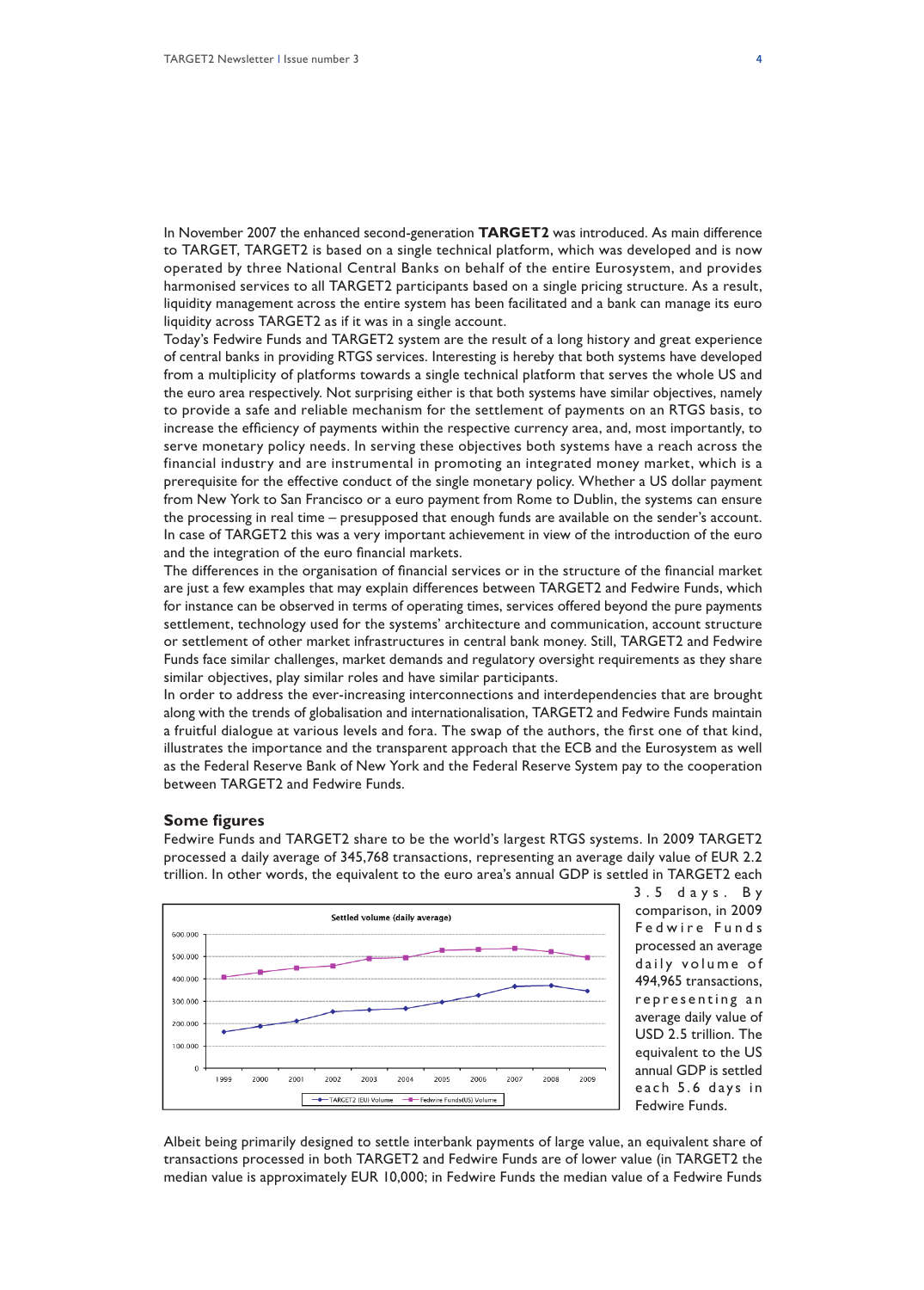

transfer is approximately \$17,000) expresses the market's demand to settle certain lower value but important and time sensitive payments in central bank money in real time with immediate finality. Besides providing settlement on a real-time basis, TARGET2 also offers various liquidity saving features such as

consolidated and virtual accounts, sender limits, prioritisation of payments, reservation of liquidity or queue management. A similar demand for such liquidity and collateral saving features has not materialised in the US financial markets, which may be explained with the differences in the organisation of banks (e.g. banks have already a rather streamlined liquidity management across the districts of the Federal Reserve System and somewhat concentred to the district of the Federal Reserve Bank of New York) and structure of accounts held at the Federal Reserve System (single accounts serving multilateral purposes like the settlement of the Fedwire®Securities service or National Settlement Service). Both TARGET2 and Fedwire Funds provide intraday credit against eligible collateral free of interest. In Fedwire Funds this policy was introduced only recently and it is still possible under certain conditions to obtain intraday credit without providing collateral but by paying an intraday interest rate.

In terms of pricing, Fedwire Funds charges a lower transaction fee compared to TARGET2 but assesses fees to both the sender and the receiver, whereas in TARGET2 only the sender pays the transaction fee<sup>8</sup>. In case of the ancillary system service, all the fees are charged to ancillary systems. Both systems are treated like quasi-private firm products and are obliged to cost recovery principles (in Fedwire Funds the private sector adjustment factor (PSAF) includes also the recovery of imaginary profits). These principles are taken very seriously and their fulfilment is subject to oversight from governance bodies, as well as audit.

### **Broad participant structure**

A further similarity between the two systems lies in the broad participant structure. Unlike a tiered system, both systems offer services that fulfil the requirements of small and mid-size banks, as well as of larger and multi-country banks. This materialises for instance in the pricing schemes that take into account the requirements and resources of both relatively smaller and larger banks. Another example is the possibility to access the TARGET2 information and control module (ICM) in userto-application mode (U2A) or application-to-application mode (A2A) or the possibility for smaller banks in the US to access Fedwire Funds service through an IP based access channel.

To provide some comparative figures on the aspect of participation, TARGET2 has a total of 930 direct participants and these direct participants registered 3,687 indirect participants from the European Economic Area (EEA) and 12,800 correspondents worldwide. Fedwire Funds has approximately 8,000 participants, and it is a somewhat concentrated business. For example, the top 25 customers account for roughly 60% of the total volume and over 69% of the total value originated. In TARGET2, the business is not so concentrated around few banks. In fact it is much more distributed as the top 25 customers account only for about one third of the value processed in TARGET2.

While the Eurosystem offers TARGET2 and is progressing on the projects of TARGET2 Securities and CCBM2, the Federal Reserve offers in addition to Fedwire Funds, the Fedwire Securities Service and the National Settlement Service. The Fedwire Securities Service provides safekeeping, transfer, and delivery-versus-payment settlement services to US depository institutions and US branches and agencies of foreign banks. The Fedwire Securities system maintains in electronic form all marketable

8 In the case of an MT204 (Direct Debit) the debited party pays the transaction.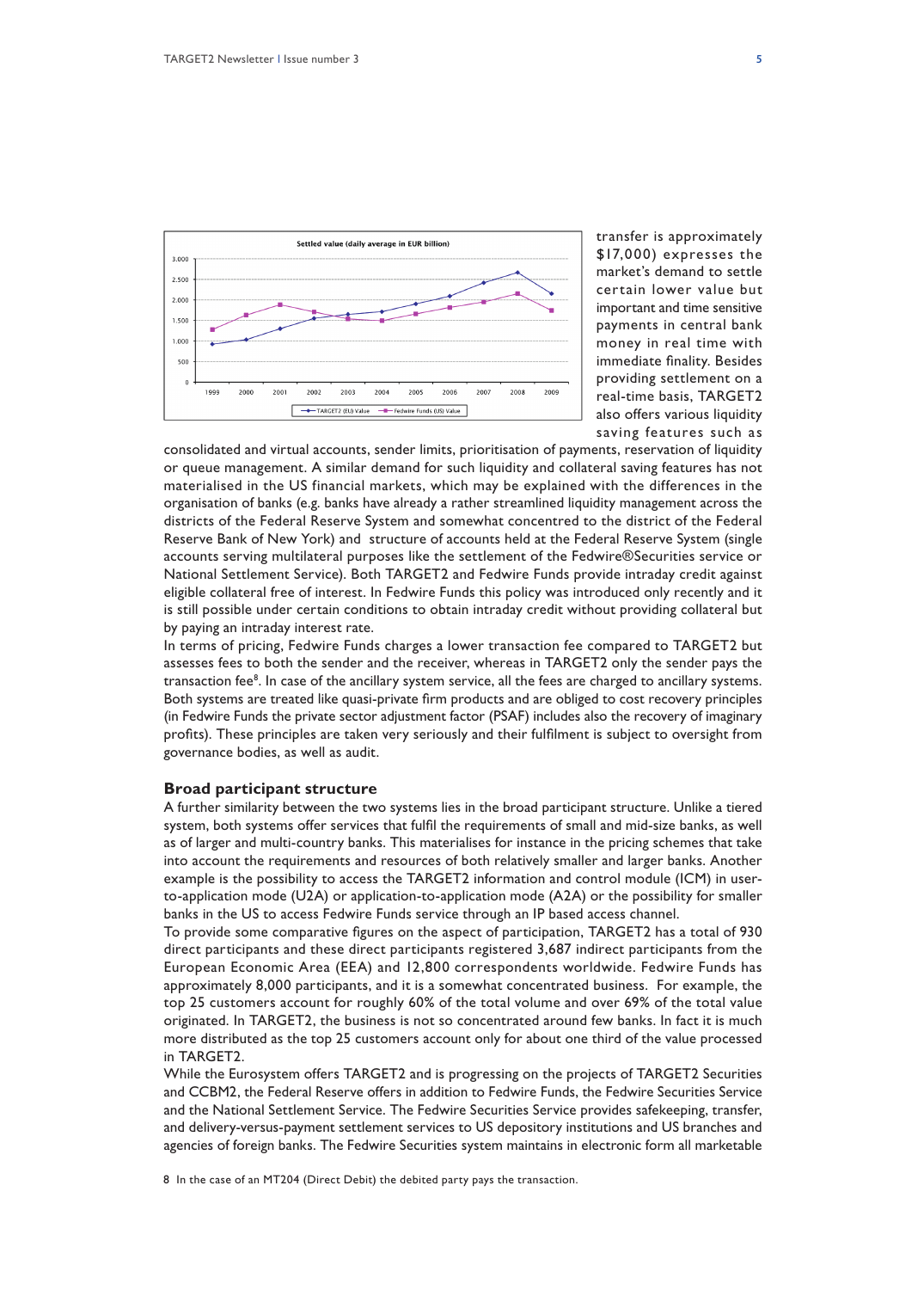US Treasury securities, as well as many federal government agency, government sponsored enterprise (GSE) and certain international organisations securities. The Federal Reserve Banks, in their capacity as fiscal agents, facilitate the issuance of book-entry securities to the Fedwire Securities Service participants. The National Settlement Service (NSS) is a multilateral settlement service owned and operated by the Federal Reserve Banks. NSS was designed to minimize financial institutions' settlement costs and limit credit and liquidity risks associated with settlement. The service is offered to depository institutions that settle for participants in clearing houses, financial exchanges and other clearing and settlement groups. Settlement agents, acting on behalf of those depository institutions in a settlement arrangement, electronically submit settlement files to the Federal Reserve Banks. Files are processed on receipt, and entries are automatically posted to the depository institutions' Federal Reserve Bank accounts. The service provides Fedwire-like payment finality and uses the same risk controls as those used for the Fedwire Funds Service.

When it comes to ancillary systems and their settlement in central bank money, like other payments systems, securities settlement systems or central counterparties, it should be mentioned that TARGET2 facilitates the euro settlement of ancillary systems with the so-called ancillary systems interface. This is a standardised interface that offers ancillary systems broad access to the participants and a range of functionalities, and to banks in particular the possibility to use one RTGS account for the (cross-border) settlement of transactions stemming from ancillary systems.

#### **Accessibility and Availability**

A further difference between TARGET2 and Fedwire Funds lies in the communication and messaging channels used. TARGET2 uses the messaging service provider SWIFT and the communication may take place through the above mentioned ICM using SWIFTNet InterAct and SWIFTNet Browse, the ancillary system interface (ASI) using SWIFNet FileAct and SWIFTNet InterAct or the standard participant interface using SWIFTNet FIN. In the near future an additional access to the ICM based on the Internet will be offered. Fedwire Funds access is based on the Federal Reserve Banks' FedLine access solutions, which provide financial institutions with direct access to all Federal Reserve Financial Services information and critical payment services (e.g. Fedwire Funds, Fedwire Securities, Fed ACH or National Settlement Service).

Differences do also exist in terms of operating times: TARGET2 is closed every Saturday and Sunday and on six holidays. The day trade phase starts at 7 p.m. of the preceding day, if it is not a TARGET holiday, and closes at 6 p.m. of the actual day. The operational day can be distinguished into two main phases, the night time settlement from 7:30 p.m. to 6:45 a.m. (interrupted by a maintenance period of 3 hours between 10 p.m. and 1 a.m.). During the night only limited business is allowed, more precisely business that is related to the settlement of ancillary systems. The day trade phase commences at 7 a.m. and ends at 6 p.m. During the day trade phase there is a cut-off for customer payments at 5 p.m. and the last TARGET2 opening hour is reserved for interbank transactions allowing banks to square their cash balances.

The Fedwire Funds Service is open Sunday evening through Friday evening each week. The only exception to the schedule is for the ten Federal Reserve holidays. Fedwire Funds operates on a 21.5 hour schedule each business day. So, the system is open for the current business day at 9 p.m. on the preceding calendar day, and closes at 6:30 p.m. of the current business day. Customer (Third Party) transfers are accepted until 6 p.m. and, similar to TARGET2, the final 30 minutes of the Fedwire Funds operating day is reserved for bank to bank settlement transfers.

In light of the importance of TARGET2 and Fedwire Funds for the functioning of the financial system and of the knock-on effects that any potential malfunctioning could have to other market infrastructures, financial institutions and currencies, both central banks pay highest attention to ensure the smooth operations of the systems. This is clearly underlined by the achieved availability rates, with a 99.998% availability in TARGET2 in 2009 and a 100% availability in Fedwire Funds in 2009. In the event that an incident occurs notwithstanding all precautionary measures, both market infrastructures have effective means and measures available allowing them to be up and running within few hours and to continue processing at least the most critical business meanwhile. The technical resiliency components of both TARGET2 and Fedwire Funds are regularly tested with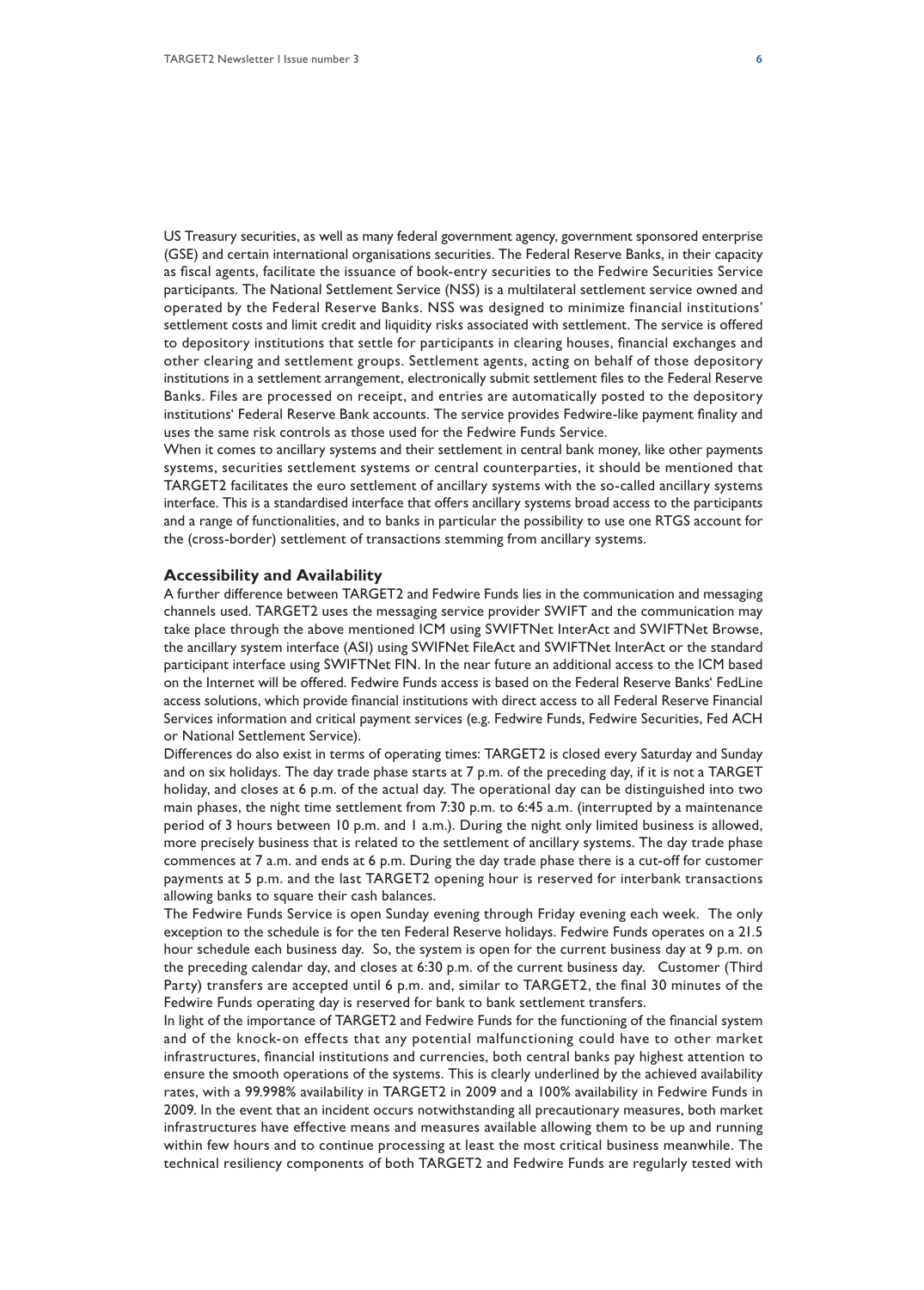participation from key system participants and complemented by continuous reviews often using tabletop or simulation exercises.

## **What ranks on the agenda?**

Last but not least, it is worth mentioning what ranks high on the agenda of the two systems today. It goes without saying that both infrastructures are striving for continuous development and leveraging technical advance to grow their services and security further. For instance, TARGET2 is currently reviewing how to accommodate to the UNIversal Financial Industry message scheme UNIFI – ISO20022 which offers the system various opportunities for development. In Fedwire Funds, a lot of efforts are being made to migrate the system to a distributed network technology.

TARGET2 and Fedwire Funds are also continuously exploring how to further develop and improve the services in consideration of the needs of monetary policy, financial stability and the market. These efforts do not only take into account the relatively larger banks but also the smaller or medium sized players. A recent example of such effort is that TARGET2 will introduce an internetbased access to TARGET2 for smaller banks. A further example for taking on board market demands is Fedwire Funds moving into the direction of offering the carriage of remittance information together with the payments.

Besides initiatives and investment decision driven by market analysis which aim at equipping the infrastructure with reliable, robust and customer oriented services, TARGET2 and Fedwire Funds are systemically important payment systems and subject to oversight. In this context, it should be mentioned that both TARGET2 and Fedwire Funds are of course fully compliant with the Core Principles for Systemically Important Payment Systems.

## **In a nutshell**

In a nutshell, the authors share the view that the achievements of both the Eurosystem and the Federal Reserve System are outstanding. TARGET2 and Fedwire Funds are highly regarded financial market infrastructures that provide a stable backbone to the financial market they are serving. In particular in times of stress their strength and operational performance proved to be an important and reassuring factor for the market players.

We have seen that the systems are managed and operated by highly professional teams that have the dedication and spirit to provide a competitive product that serves the needs of monetary policy and the market. Besides differences for instance in view of offered services, technical architecture or organisation, TARGET2 and Fedwire Funds have several similarities and the continuous cooperation between the central banks standing behind TARGET2 and Fedwire Funds provides a leveraging opportunity. We are looking forward to the future cooperation to exchange views on the challenges and opportunities that are lying ahead.

If you want to know more TARGET2 please visit www.ecb.int. For Fedwire Funds please go to www. frb-services.org.

## **Bob's view**

Instead of Fedwire Funds, it was TARGET2. Instead of Federal Reserve District Bank, it was National Central Bank. Instead of dollar, it was euro. Instead of train station, it was Hauptbahnhof. Instead of baseball, it was soccer!

During the one year I spent working for ECB and living in Frankfurt, Germany, I found many things that were different from the Fed and the USA.

But I also found many things that were the same. Payment and settlement systems exhibit common characteristics. ECB's approach to the management of complex projects, financial analyses, market intelligence and business continuity planning shares many aspects of what is done at the Fed.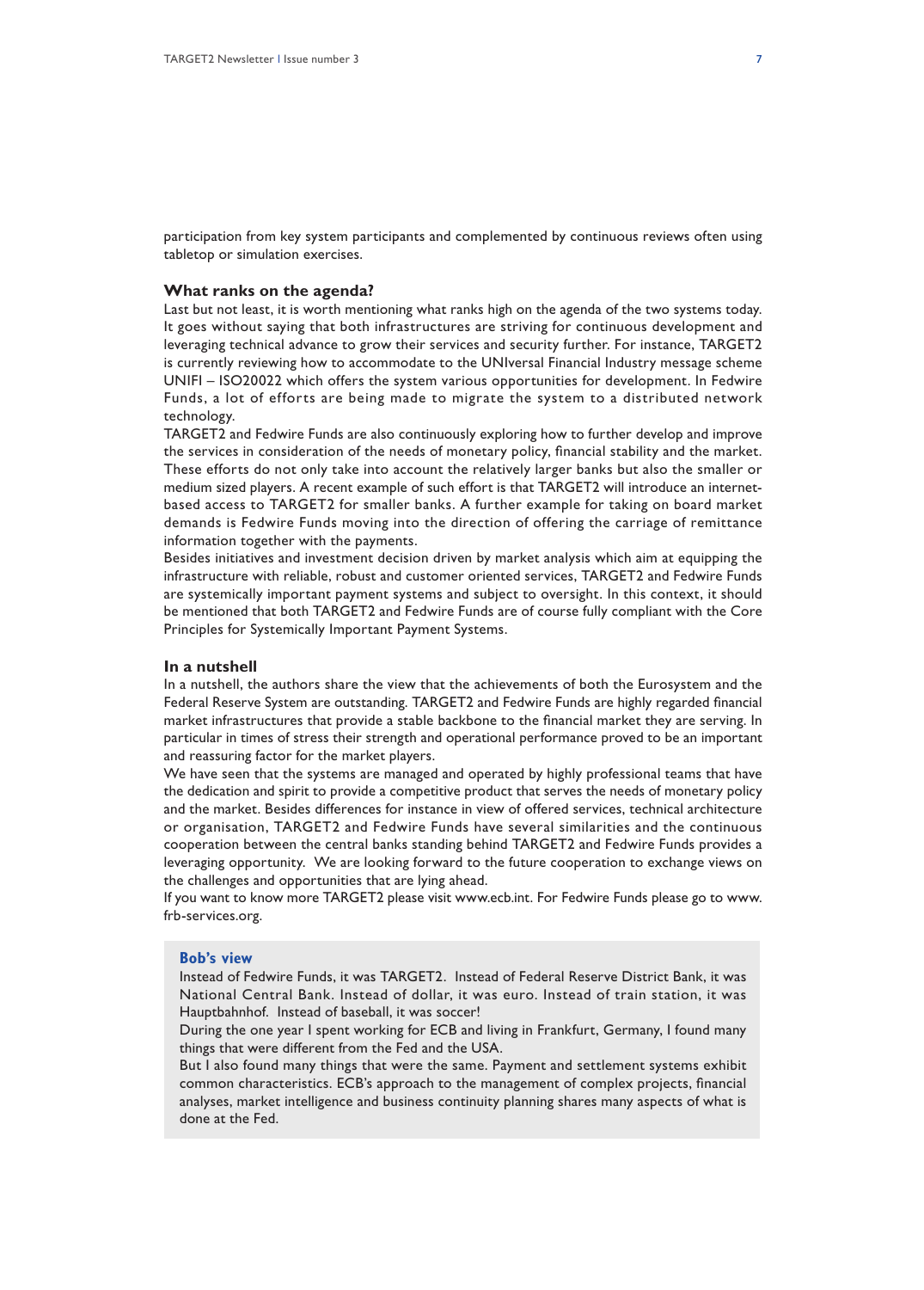And while I was unfamiliar with the specifics of ECB, the euro zone and the European System of Central Banks (ESCB) processes, my experience at the Fed positioned me to ask the questions I needed to ask to understand much of what was happening around me.

I worked in Directorate General – Payments and Market Infrastructure (DGP). All of my assignments were within the mandate of Payment and Settlement Systems Committee (PSSC) and included work on business continuity, finances and market analysis.

The colleagues at ECB were kind and cordial. We had many discussions comparing Fed processes to ECB's. What continues to strike me is the remarkable achievements ECB has made in terms of bringing together different peoples from different nations and reaching an unprecedented level of cooperation.

On the personal side, my wife took a sabbatical from her job as a teacher and had a one year holiday. She enjoyed being on holiday so much that she has recently left teaching and now is on holiday every day. We lived in an apartment near Grüneburg Park and Palmengarten. Frankfurt is a lovely city and we thoroughly enjoyed our time there. We were able to visit many locations in Europe. We had great neighbours in Frankfurt and met many friendly folks in the places we visited.

We enjoyed ourselves immensely and have many warm memories of our one year adventure in Europe.

## **Patrick's view**

After the migration from TARGET to TARGET2 was completed in May 2008, the ECB and the Federal Reserve Bank of New York (NY Fed) gave me the opportunity to spend one-year working at the NY Fed. Of course, such experience went far beyond seeing a different business area. Besides some distinctive differences between Mainhattan and Manhattan, I experienced a different working environment, organisation and culture. I got the chance to get an insight into the Federal Reserve System, in particular the NY Fed, the US financial market and its financial market infrastructures. The welcome I received and the support from both the NY Fed as well as from ECB's management was outstanding.

My office was located within the Wholesale Product Office (WPO), the business area that manages Fedwire Funds, Fedwire Securities and the National Settlement Service. A very professional, well connected and highly motivated group is entrusted with this difficult and very interesting task. I met this team during challenging times as while I worked in New York Lehman Brothers filed for bankruptcy and the financial crisis augmented. During that time of stress I was fully integrated in the team, I followed presentations, I participated in various internal and external meetings, and I tried to contribute my part to various tasks on the side of both Fedwire Funds and Fedwire Securities.

My Federal Reserve colleagues were very interested in understanding the Eurosystem and TARGET2 better, and I was invited to contribute presentations and information at various occasions. Together with Bob's presence in Frankfurt, I believe we made the first swap between the ECB and the Federal Reserve Bank a great success and contributed to alleviate future understanding and cooperation.

Out of all the various experiences and impressions, I am of the opinion that the greatest achievement of the swap was to understand and value differences – the motto "e pluribus unum" that can be found on US dollar coins maybe expresses this best.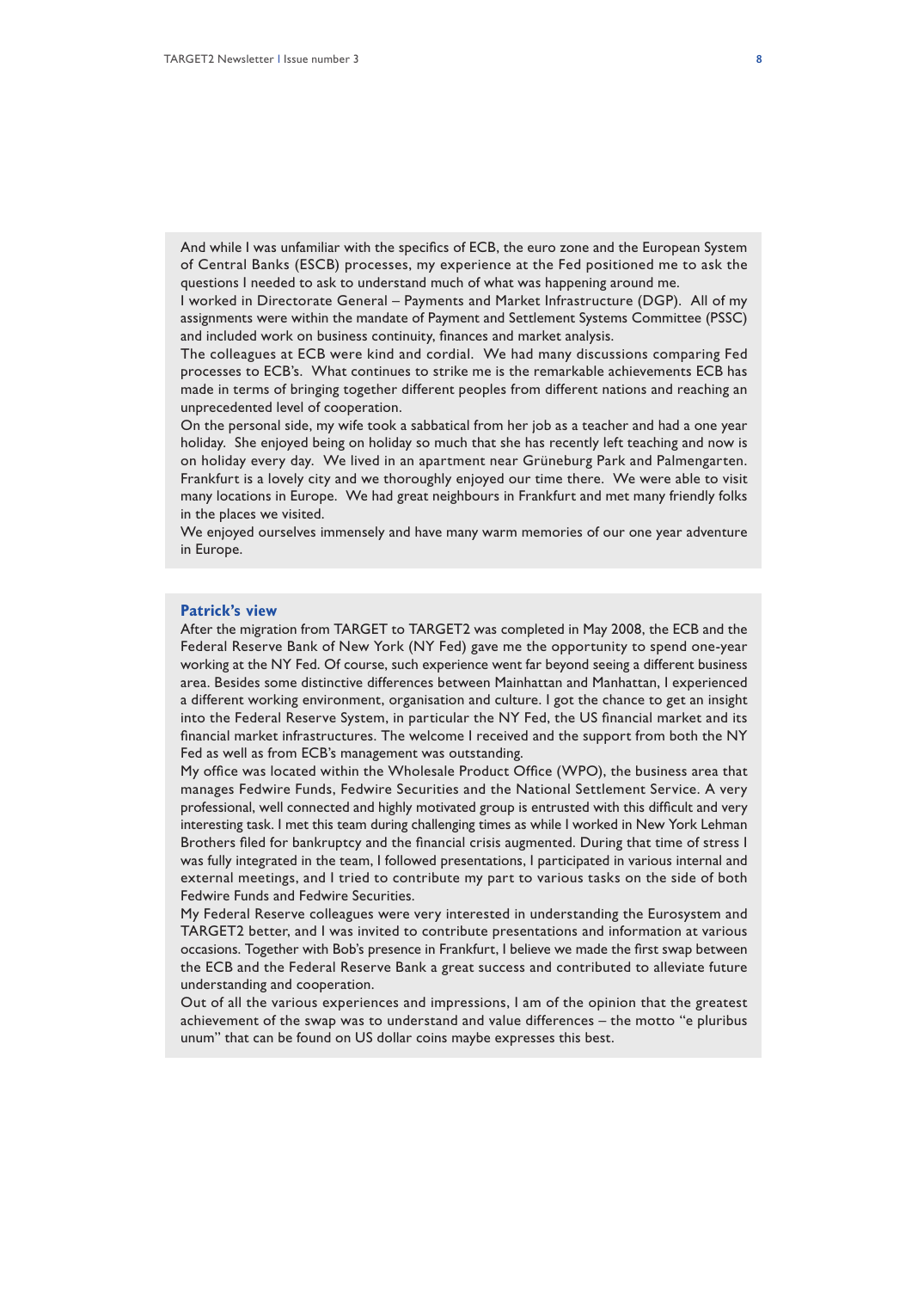## **Main TARGET2 indicators in the first half of 2010**

In the first half of 2010 TARGET2 processed a daily average of 351,029 payments, representing an average daily value of €2.3 trillion.

- The average value of a TARGET transaction was €6.6 million.
- 67% of TARGET payments had a value of less than €50,000.
- The peak day was 30 June 2010, with 504,124 payments.
- TARGET2's share of total large-value payment system traffic in euro was 90% in value terms and 60% in volume terms.
- The availability of the system was 99.998% in 2009.
- 99.48% of TARGET2 payments were processed in less than five minutes.

## **TARGET2 traffic**



## **Cumulative volumes over the last 12 months**



5 The EU Eco-Management and Audit Scheme (established by Regulation (EC) No 1221/2009 of the European Parliament and of the Council).

<sup>4</sup> An International Organization for Standardization Standard that has been approved as a European Standard.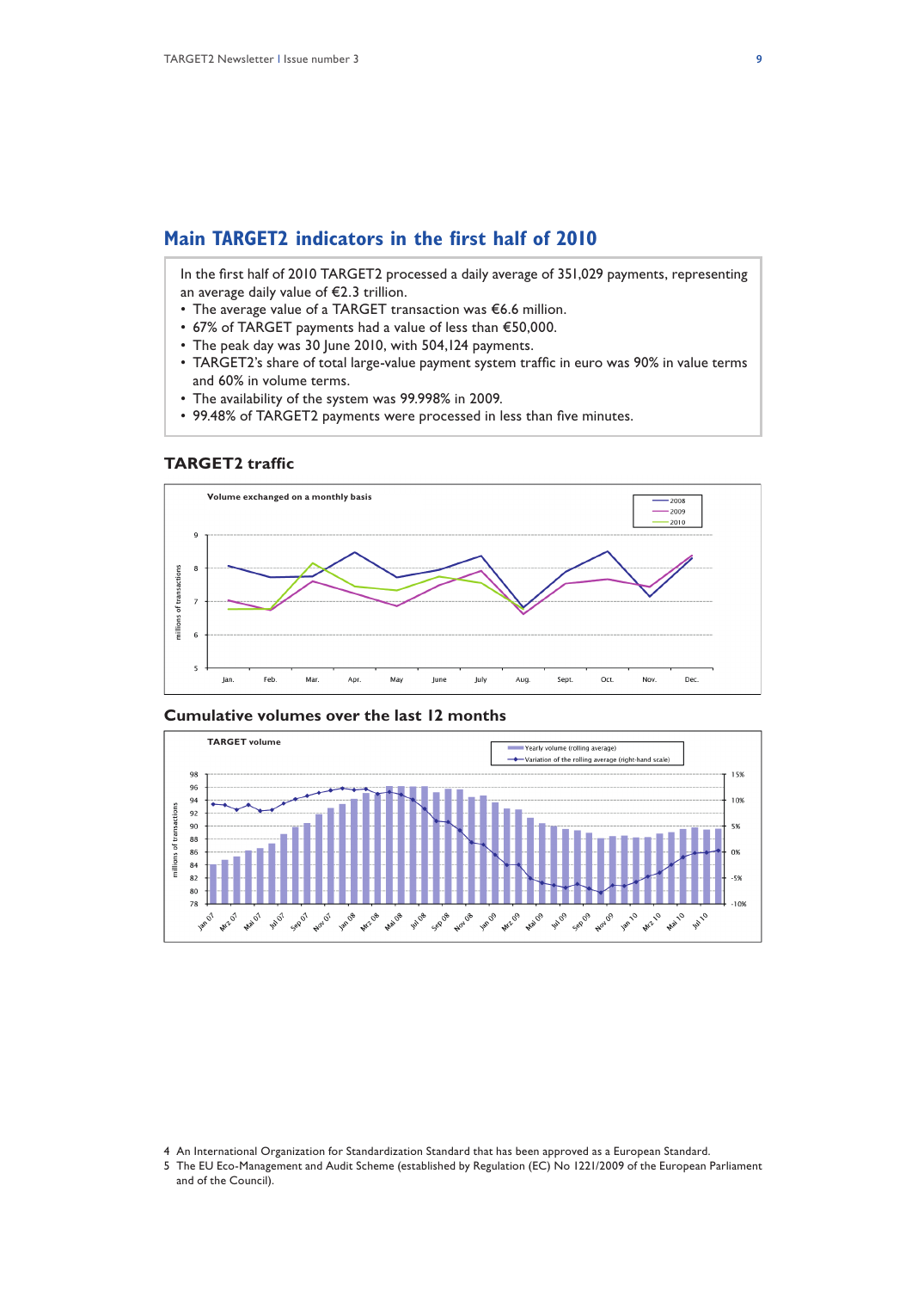# **Calendar of events**

#### **Implementation dates for TARGET2 new system releases**

The content of the 2010 release (version 4.0) was published on 11 November 2009, and is expected to be implemented in the live environment on 22 November 2010. The content of the 2011 release (version 5.0) is currently being defined in close cooperation with the user community. The final content of release 5.0 is expected to be finalised and communicated to the TARGET user community on 15 November 2010.

### **Next meetings with user representatives**

The Eurosystem maintains close relations with TARGET users, and regular meetings are held at the national level between the NCBs connected to the system and the respective national user groups. In addition to the cooperation at the national level, joint meetings of the Eurosystem Working Group on TARGET2 and the TARGET Working Group, which comprises representatives of the European banking industry, take place regularly at a pan-European level. There were three joint meetings in 2010 thus far, on 7 February, on 12 May and on 8 September. Summaries of the joint meetings are available on the TARGET2 website.<sup>9</sup> The next joint meeting is scheduled to take place in Frankfurt on 25 November 2010. The dates of the joint meetings have been arranged to fit in with the planning for the annual system releases. In 2010 this is the case for system release 5.0, which is scheduled to go live in November 2011.

## **The Eurosystem at Sibos 2010**

The Sibos 2010 exhibition is scheduled to take place in Amsterdam from 25 to 29 October. The Eurosystem's stand will be C 315. A Eurosystem session will be held on Wednesday, 27 October from 14:00 to 18:30 in Community room 2.

In its catalyst role, Sibos will be a very good opportunity for the Eurosystem to promote the Single Euro Payments Area (SEPA). Both the SEPA direct debit (SDD) and the SEPA credit transfer (SCT) schemes are operational, and it is now crucial to ensure migration and to achieve critical mass. At Sibos, the Eurosystem will provide information on the latest developments (the SEPA migration end-date, SEPA as a reference for the standardisation of the retail payments market at a global level, the seventh SEPA progress report) and the benefits of SEPA for all relevant stakeholders. The World Bank Payments' Week is taking place in Amsterdam the week before Sibos, with SEPA again high on the agenda. In terms of the Eurosystem's operational role, the topics to be covered at Sibos 2010 will be the latest developments in the T2S and CCBM2 projects, which are both entering critical phases this year. The Eurosystem will also provide information on TARGET2 and the latest new system releases (versions 4.0 and 5.0).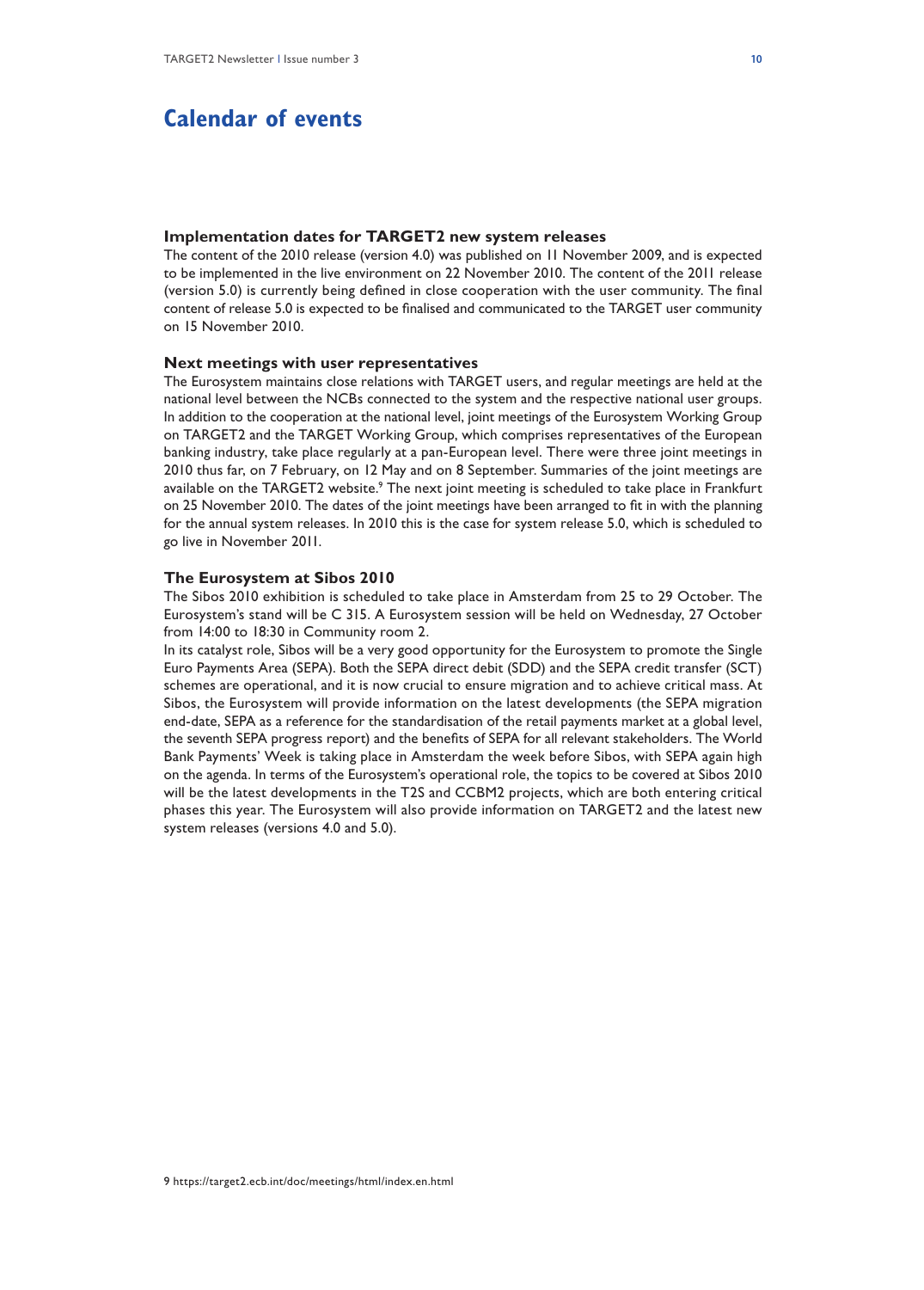# **Interview**

## **Pragmatic, if absent-minded!**

Exceptionally, personal views and opinions are expressed in this article, which is the result of a series of conversations between the interviewee and the author. "Pragmatic, if absentminded!": An article on Dieter Becker, currently Head of the Enterprise Systems Division, Directorate General Information Systems, of the European Central Bank (ECB). It was written by Vicente Ventura of the ECB. The article, which is to mark Dieter Becker's move from the TARGET and Collateral Division of the ECB, also includes information on the Dieter Becker his peers know.

## **Introduction**

In preparing for this article, I talked to Dieter Becker on several occasions about what it should cover. Dieter is always ready to discuss papers and issues from unimaginable angles, and this article was no exception. He really is a one-off. Dieter excels in helping to get the best out of his colleagues. With a personality that may appear strange to those who first meet him, he is a model of how one should (or perhaps should not) behave in life. On his desk, interspersed with all his work and a collection of tea cups, there are a number of quotes from philosophers, which he enthusiastically reads to me. The many first impressions I had of Dieter repeatedly boiled down to the same question: what on earth is this man trying to say?! From the day he interviewed me for my current job to the day I interviewed him for this article, Dieter always left me concerned, somehow fretful about something. Dieter, I thought to myself, all I want to do is write an article about you! But I learned to be patient. With Dieter, there is always a purpose and an intention. Just take a deep breath and open your mind. I hope you enjoy this article as much as I enjoyed Dieter's conversation.

## **Dieter's jobs**

From 1994 to 1998 Dieter was Project Manager at the European Monetary Institute (EMI), coordinating the preparation of the TARGET system for its start in January 1999. He had previously worked for the Deutsche Bundesbank, where he was involved in several infrastructure projects and managed technical assistance programmes for central and eastern European countries. From the beginning of 1998 to March 2010, he was head of the TARGET Division at the ECB (renamed the TARGET and Collateral Division in 2008). Some of you know him – or think you know him – very well, and have worked with him since the early days of the EMI or the ECB. Dieter has also been central to realising the former TARGET system and its successor (TARGET2), as well as playing an active role in working together with the user community. After having worked in the field of payments and market infrastructure first at the EMI and then at the ECB for 15 years, Dieter assumed a new role in the Directorate General Information Systems at the ECB from 1 March 2010. He has a broad knowledge of designing and managing large-scale projects, particularly large-value central bank payment systems. He holds a degree in Business Administration.

#### **The man who juggles books and tea cups**

An interview complemented by a few of the author's own colourful impressions.

Imagine you are one of the men in the classic photograph of the workers eating their lunch whilst sitting on a beam high above the ground during the construction of the Rockefeller Centre. Beneath you, all you have is a 300-metre drop. You see the faces of those men and the convivial scene. Is it careless, is it bold or is it simply brave? Then, on the other side of the ocean, there are the fishermen in the Bay of Biscay who defy all logic and relieve themselves over the side in the middle of a storm, with just one hand on the railing and a smirk on their face, while the rest of us mortals are used to quiet, safe cubicles. Is it careless, is it bold? Yes, it is. And they enjoy this knowing that there are other ways. Yes, there are always other ways that give you the sensation of freedom after having experienced the unknown!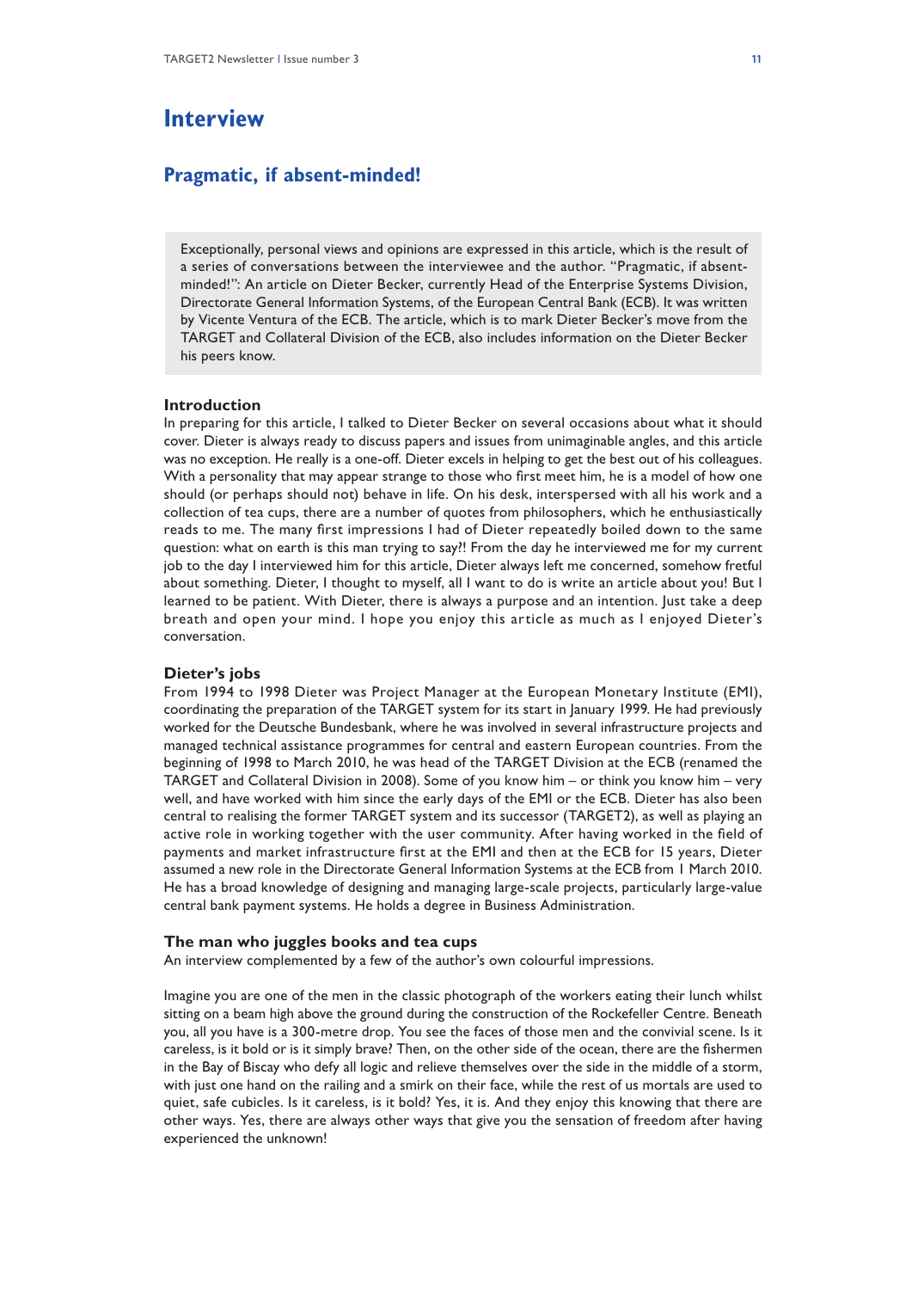*VV: Dieter, what are the goals you are still working towards?*

DB: The journey is the reward.

*VV: What three objects would you like to have on a desert island?* 

DB: Something to eat, something to drink and a satellite phone to prepare my escape.

*VV: What was the last book you read?*

DB: Philosophy as Cultural Politics by Richard Rorty.

The work undertaken and what has been achieved by Dieter could not be conceived without the notion that, by working together, we can do anything that our ingenuity and skill will let us. "Just imagine what we could be."

*VV: In a single word, how would you define your years in the world of payments and collateral management?*

DB: Great.

*VV: Were there any incidents that made you laugh?*

DB: Taking the train at Brussels airport and planning to get off at the main station, but being surprised that the train had already left Brussels and was on its way to Antwerp. Another one was entering a shop and saying "bye-bye"!

*VV: What did you want to be when you were 12 years old?*

DB: I was desperately trying to find a solution to the problem of how to bridge the gap between leaving school and retirement.

*VV: Do you prepare for meetings or not?*

DB: Is it possible to do so?

Dieter is one of the most original chairmen of meetings and also one of the most annoying. He is fond of removing the foundations of the establishment. Removing what is right and what is wrong, removing the very same routine. He is always ready to disconcert some and scandalise others. This little bit of polemic denotes his position against something: he is against the pretensions of a unitary vision, of a top, divine, authentic point of view leading us to "the truth".

*VV: Dieter, what is your worst quality?* DB: To suggest my being grave. *VV: Is there intelligent life in outer space?* DB: If you are talking about animals with a limited capability of understanding the world, which make some kind of noise that could be called a language, then yes. *VV: How did you get into this line of work?* DB: By chance.

In his speech, Dieter invites us to chase our ideals and to become more pragmatic. He summons us to get involved in the fight, instead of being anesthetised by vague theories or the indescribable power of the system. Dieter's idea is that the current can always turn into something much better, despite the threats and despite the establishment.

*VV: What did you enjoy doing as a child? What was your favourite outdoor activity?* DB: Anything other than going to school. *VV: Did you admire any famous people?*  DB: No. *VV: Tell me about a memorable moment in your life; a time you will never forget.* DB: My subconscious will decide – hopefully, without any strong intervention by Mr Alzheimer.

As a true believer in the ironic, Dieter continuously doubts the essentials of any vocabulary. How many times have I heard him say that language at work is just that: a social tool. Dieter the ironist continuously questions any fixed ideas or set of values, including the right ones. Dieter dedicates his time to designing alternative ways of being, and of actually being in the world. You may gain the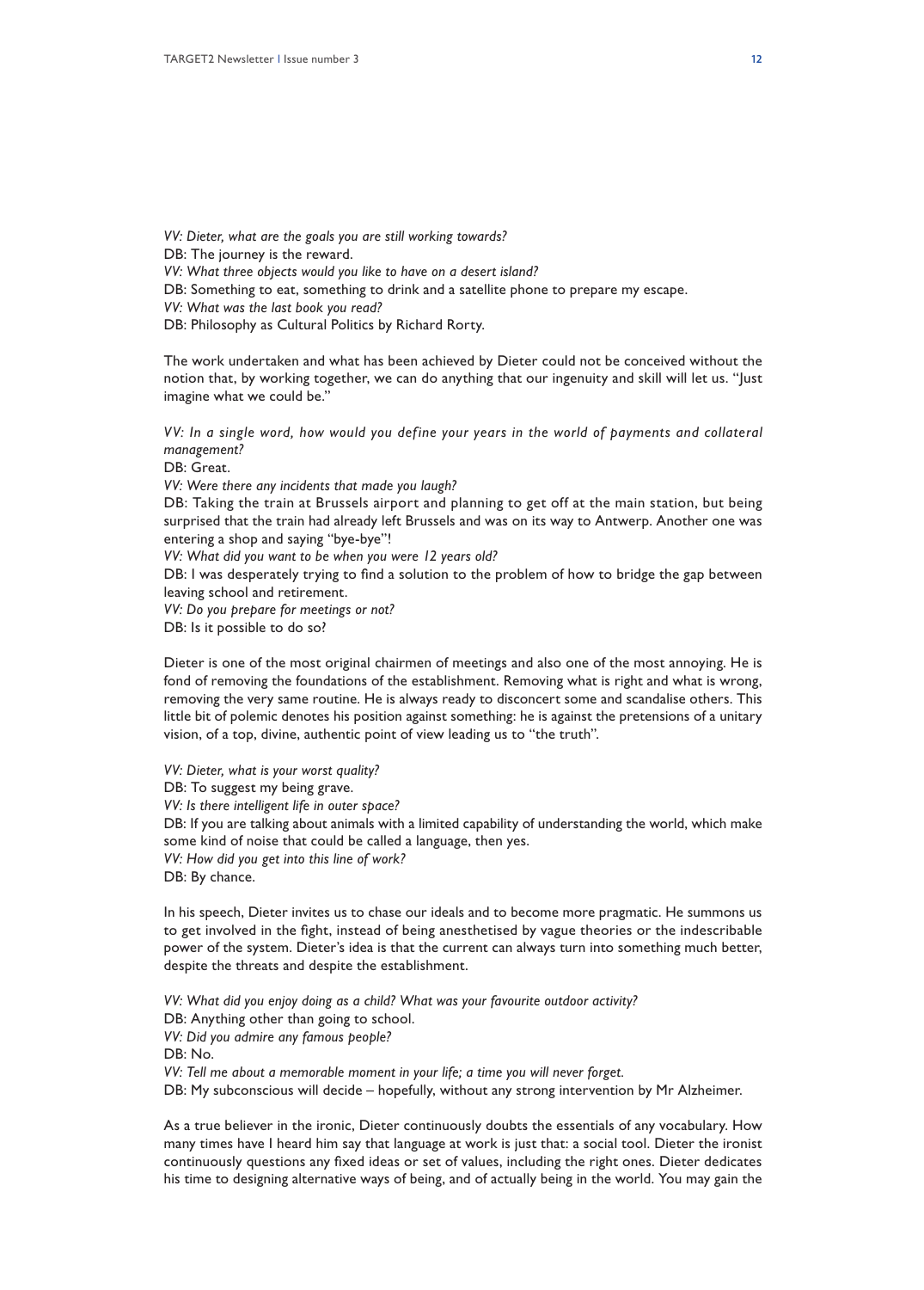impression that this ironic person always tries to overwhelm people and to excel, but only if you tickle him enough to get him to work, mind you, he is lazy by nature.

*VV: Is there anything that you are really proud of and, if so, why?*

DB: Pride can be understood as the subjective assurance that one has done something special. I do not think it is worth spending time on such "subjective assessment".

*VV: What is your earliest childhood memory?* 

DB: I have never given it a thought.

*VV: What is your favourite hobby (going to the cinema or the beach, etc.)?* 

DB: There are so many things, I cannot decide.

Early in the 20th century, Miguel de Unamuno (a Spanish writer and philosopher) wanted to demonstrate that it is not necessary to believe in God to be a good person. Now, a century later, Dieter suggests that it is not necessary to believe in reason and certainty to be a good professional and human being. Actually, the most asymmetrically absurd ideas can fuel a constructive discussion, and support the attainment of objectives and the realisation of projects.

*VV: What do you believe is the key to a successful professional career?*  DB: Hard work, discipline, excellent organisational skills, but also to be a free spirit (the first part of my answer frightens me a bit). *VV: What music do you like to listen to?*  DB: Anything from Monteverdi to Mungo Jerry. *VV: How does the world today differ from what it was like when you were a child?* 

DB: As a child I did not need a mobile phone to talk to others.

Dieter suggests moving away from the "Cartesian anxiety" that surrounds us, i.e. move away from the search for unquestionable essentials. This anxiety comes from the belief that, without certainty, we will go nowhere. To him, the power of the word (i.e. unquestionable essentials) is nothing but noise, given far too much importance in discussions. He wants to show us that language is a social tool and that one should refrain from falling into the trap of "ideal constructions". "Discussions in meetings are sometimes nothing other than noise. When you have accepted the noise, you start thinking pragmatically", he says. When attending meetings in the context of the work environment, I think this quotation helps to understand what is going on in three ways: (i) sometimes, the perception that language is only noise is right; (ii) sometimes, there is a genius at the table who helps to make progress by making the right noise; and (iii) sometimes, even you recognise that the use of the language might end up in a downward spiral.

In meetings, I have often had the impression that Dieter is in a situation much like that of an atheist living at the heart of a hyper-religious culture.

*VV: What do you believe is the key to a successful life?* 

DB: Don't worry, be happy.

*VV: If you could have had any other profession, what would it have been? Why was that not your first choice?* 

DB: This question is too complex for me to answer.

*VV: What is the one thing you most want people to remember about you?* 

DB: I would rather leave it to them.

Trying to base the conversation and the dialogue on something absolute is – Dieter thinks – a futile and unnecessary task. The dialogue, the conversation, the justification, the arguments, etc., are only virtues and, as such, do not communicate what is certain or unavoidable, but what is suitable. Now, if the conversation, the arguments, the dialogue, etc., are only virtues, they are not but "our way of seeing things". For Dieter, it is not a question of having the truth, but of having options to describe the reality in alternative ways and of having the freedom to narrate alternative worlds. "It is not certainty that involves us in the fight for freedom, but the taste for freedom itself".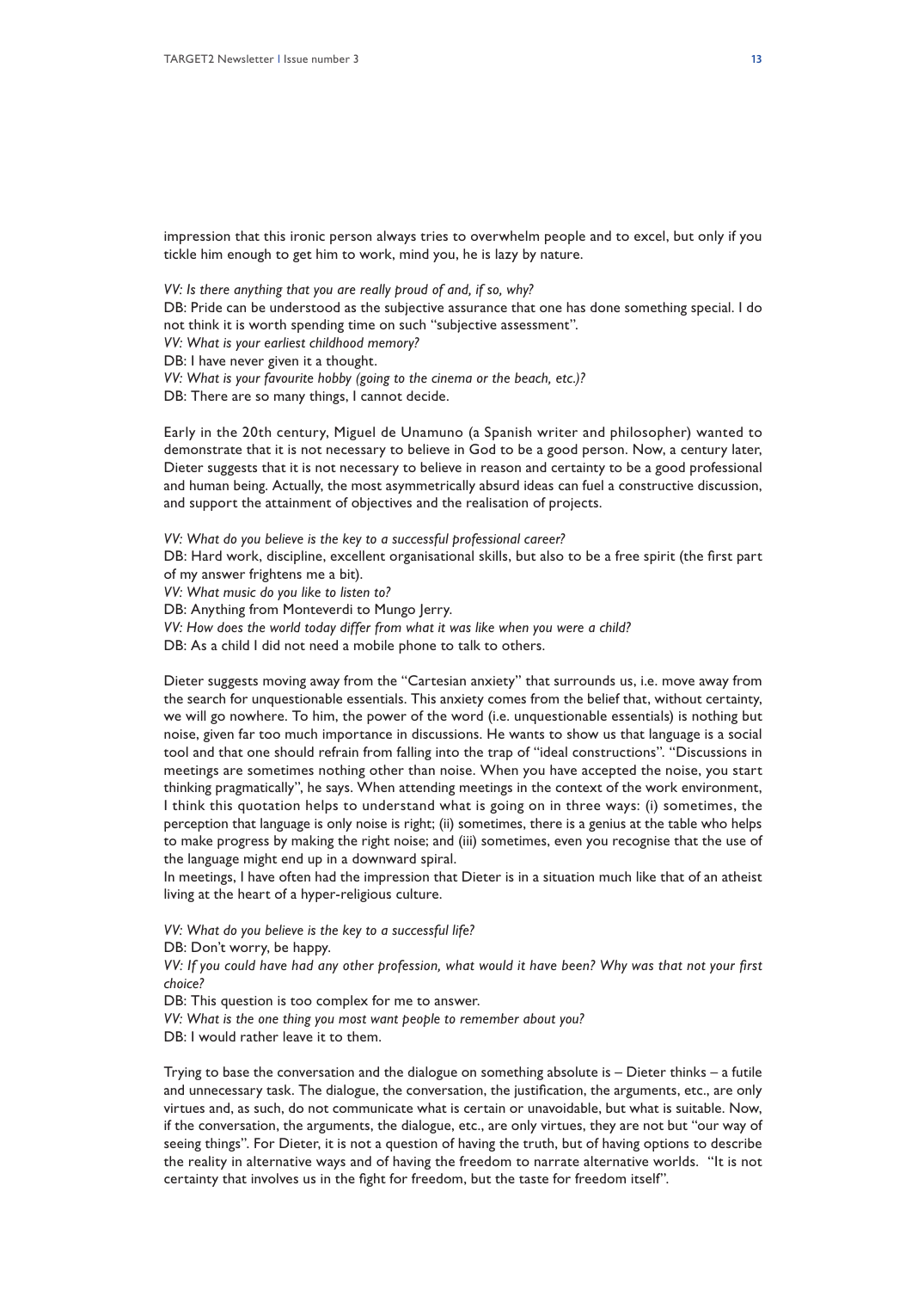- *VV: Of all the things you learned from your parents, what do you feel were the most valuable?*  DB: Confidence and humour.
- *VV: How did you find out you were going to be a parent for the first time?*
- DB: There was a cradle in the bedroom and some strange noise came out of it.
- *VV: What has been your proudest moment as a parent so far?*
- DB: I am happy when the kids are happy.
- *VV: What does your family enjoy doing together?*
- DB: Dining and talking.
- *VV: What goes through your head when you are running?*

DB: Everything or nothing.

*VV: Last question: do you have a favourite quotation?* 

DB: "It is a miserable story: man seeks a principle through which he can despise men – he invents a world so as to be able to slander and bespatter this world. In reality, he reaches every time for nothingness and construes nothingness as "God", as "truth", and in any case as judge and condemner of this stage of being." (Friedrich Nietzsche 1888). This statement might guide you towards nihilism, but might also be the starting point for pragmatism.

#### **The Dieter Becker his peers know**

When Dieter left the TARGET and Collateral Division, his former colleagues wrote a book for him. The following comprehensive, but not all-inclusive, list is taken from the book the TARGET and Collateral Division gave to Dieter as a farewell present, describing him as the man who:

- carved his footprints in the euro payments and collateral management landscape (picture);
- does not worry, knows his place, stays calm with a smile on his face;
- can see the forest through the trees;
- is a creative person from head to toe, but, above all, a pragmatist (wherever Dieter is, the "pragmatism check" reigns);
- counted chocolate cookies among his best meeting allies;
- on average, took one-and-a-half hours to conclude the first item when chairing meetings immediately after lunch, irrespective of the subject;
- exudes common sense;
- mixes conviviality and deftness in steering meetings;
- is the person to refer to for guidance;
- but is not there to please anybody;
- does not always take things too seriously;
- is there whenever wild laughter breaks out ;
- has to be reminded a thousand times about issues to be settled;
- has a natural skill in herding the crowds;
- has a natural skill for doing nothing in particular;
- expects sharp and pragmatic logic to be built into documentation (sometimes so sharp that others can no longer follow it);
- is always trying to solve issues in the fairest and most logical way;
- summarises a discussion in a few key points, after first having given the impression of not knowing anything about the topic; and
- says things that are not always popular, but always help to bring clarity and progress to projects.